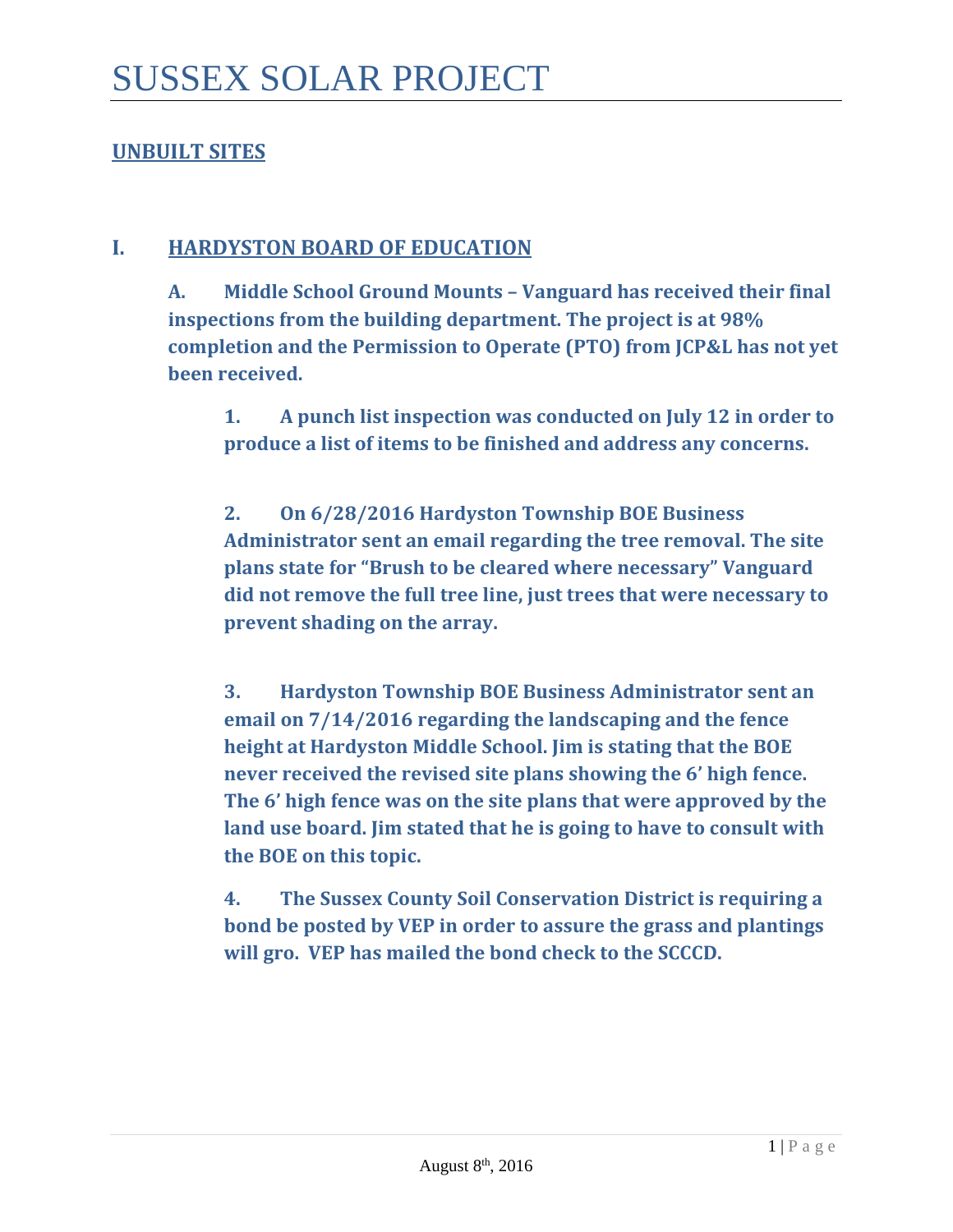## SUSSEX SOLAR PROJECT

## **II. KITTATINNY HIGH SCHOOL**

**Roof Mount – Vanguard has begun panel installation and is slated to be complete by August 10th, 2016. It does not appear Vanguard will meet that schedule date. Jingoli is working with Vanguard to come up with a recovery schedule to minimize the delay in productivity and to assure that the panel installation is complete prior to the start of school.** 

### **III. SPARTA BOARD OF EDUCATION**

**Middle School Ground Mounts – Vanguard and Jingoli had a project meeting with Sparta BOE on Wednesday August 3, 2016.**

**The Topics of discussion at the 8/3 meeting included:** 

- **3-week look ahead which included installation of panels, hivoltage trenching to the building, and installation of inverters**
- **Coordination items were discussed, utility shut down has been scheduled with JCP&L for Saturday, August 20th. The school personnel have been notified**
- **Work is on schedule to be "substantially complete" prior to the September start of school**

### **IV. SUSSEX VO-TECH**

**A. Ground Mounts Southern Array – Electricians are working on wire management and panel connections.** 

**B. Ground Mounts North Array – Electricians are finishing up cable and performing inverter work.** 

**C. Roof Mount –Panel installation for the roof array is complete. The electricians are pulling cable for the building tie-in.**